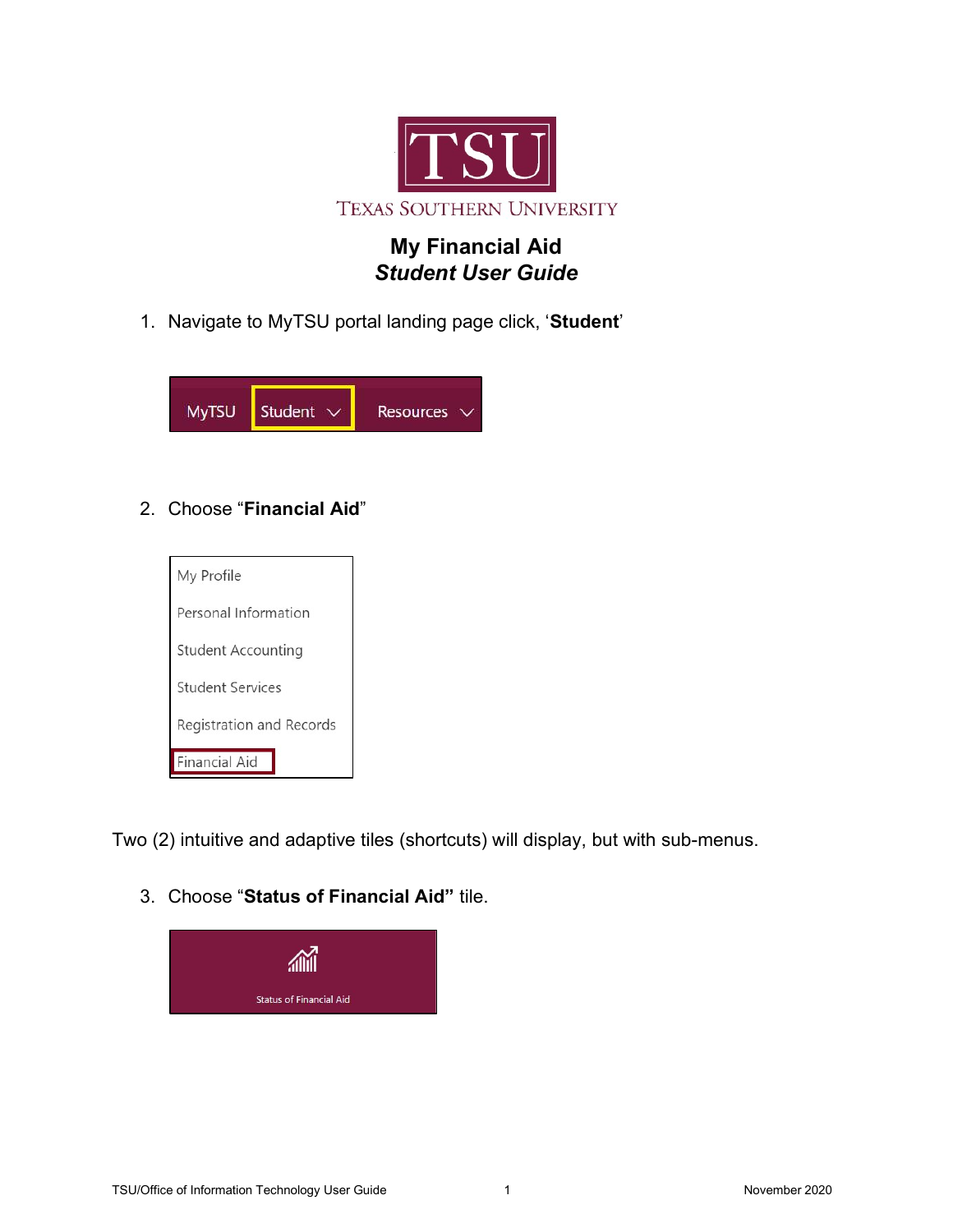Access to:

- o Student Requirements
	- **Unsatisfied**
	- **Satisfied** 
		- o General websites and links
- o Award Offer
	- **Housing status**
	- Cost of attendance
	- Grants and scholarships to pay for college
	- Net cost
	- Options to pay net costs
		- o Loans
	- Additional payment options
		- o Other resources
	- Financial Aid History
		- o All years of attendance
			- Option to filter by academic year or view a summary of all years.
- o Resources
	- Response to questions
	- **Terms and conditions**
- o Notifications
	- **Direct messaging from the Office of Student Financial Assistance**
- o Satisfactory Academic Progress
	- **Standards to ensure students are successfully completing their** coursework and can continue to receive financial aid funding.
- o College Financing Plan
	- The College Financing Plan is a standard format prescribed by the U.S. Department of Education which allows students to easily compare their awards and costs between multiple higher education institutions.
	- **Information about the Cost of Attendance and aid that have been** awarded is provided.